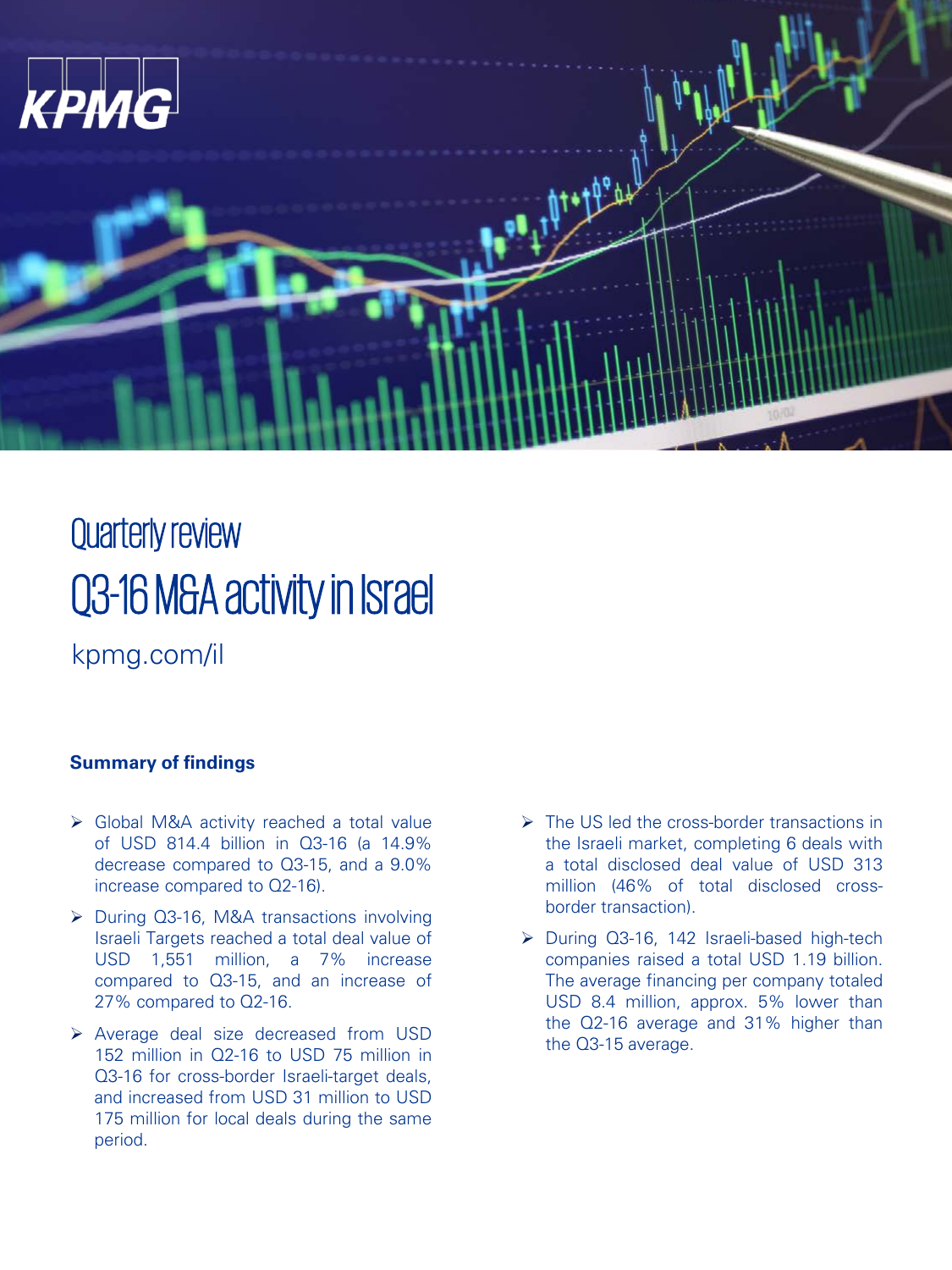

## The global setting



© 2016 Somekh Chaikin, an Israeli partnership and a member firm of the KPMG network of independent member firms affiliated with KPMG International Cooperative © 2016 Somekh Chaikin, an Israeli partnership and a member firm of the KPMG network of independent member firms affiliated with KPMG International Cooperative 1999 of the reading and the KPMG International. 2000 internatio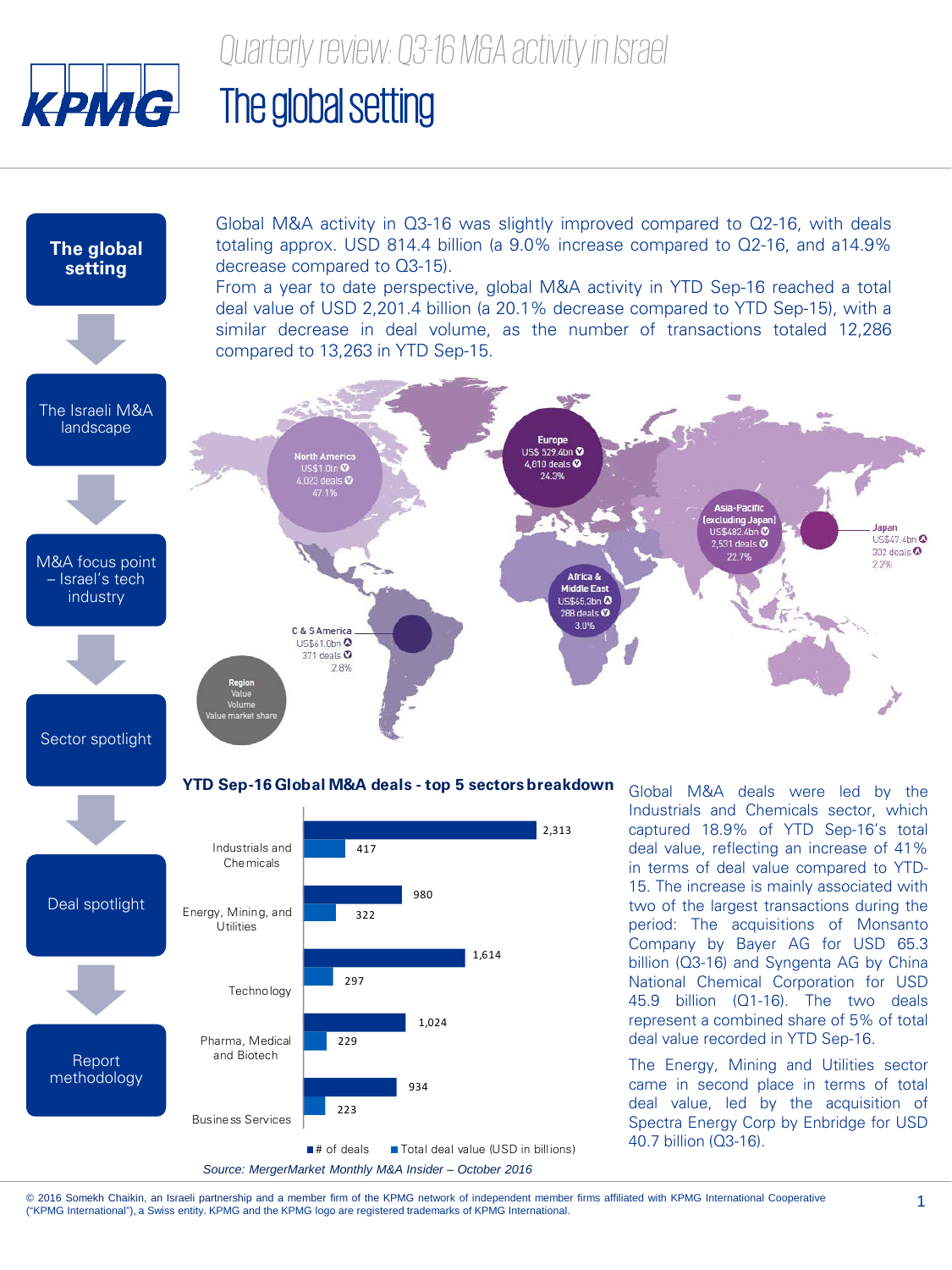

### The Israeli M&A landscape

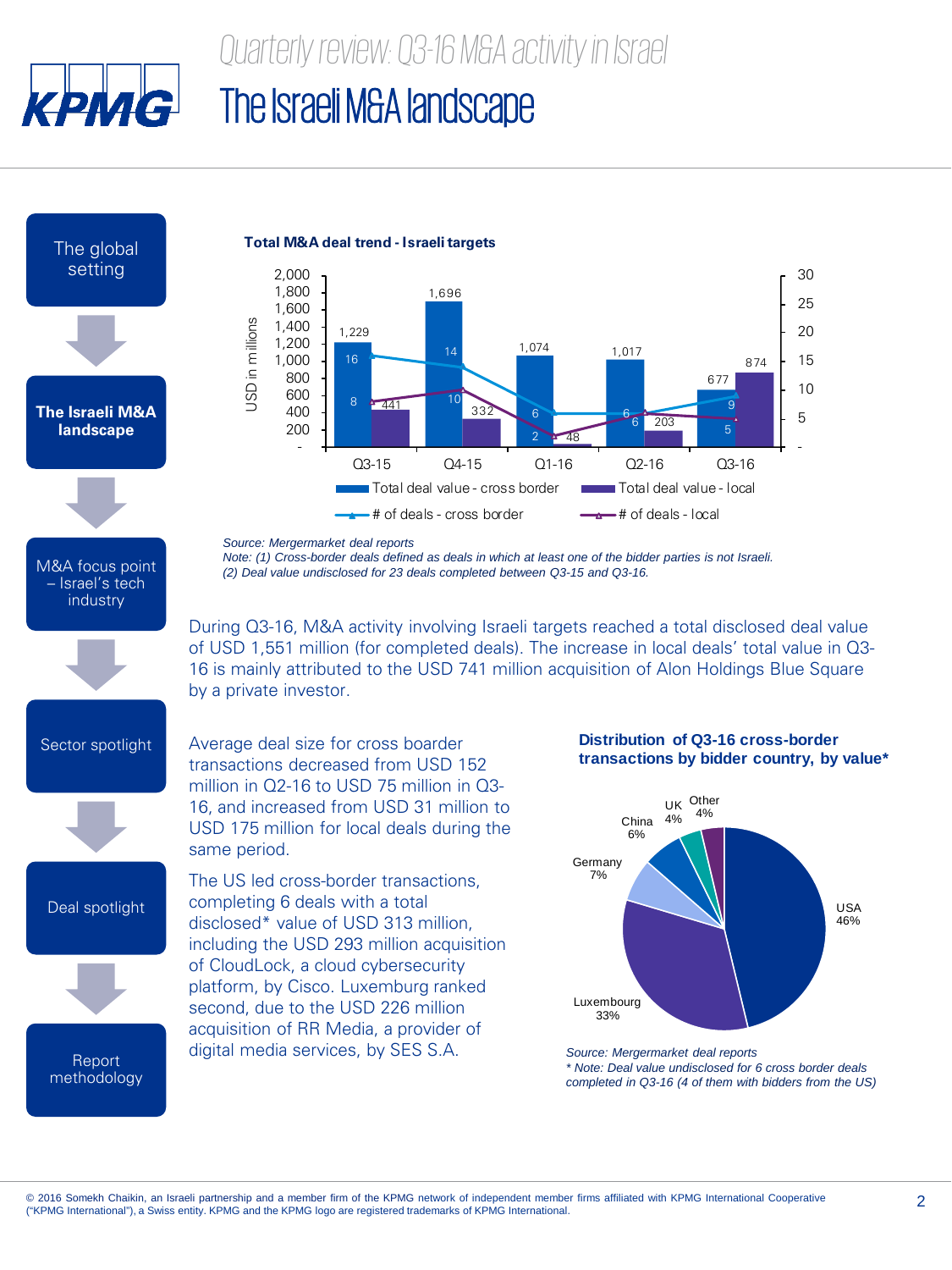

Sector spotlight

Deal spotlight

**Report** methodology



(55.6% of total capital), of which USD 130 million (10.9% of total capital) was raised from Israeli VC funds. The total value of VC-backed deals was 41% lower in Q3-16 than in Q2-16 (\$1.1 billion raised in 119 VC-backed deals). The number of VC-backed deals decreased to a 3-year low in Q3-16, attributable mostly to a global downturn in VC activity and a shift to investments in later stage companies.

Koby Simana, CEO of IVC Research Center, notes that IVC has noticed a drop in foreign investor participation in Israeli technology capital raising. The drop in investment is explained by the global downtrend in VC backed investments and funding. It should be noted that despite the recent decrease, according to IVC 2016 is still expected to be a record year for VC backed funding in Israel in terms of capital raising.

Ofer Sela, partner in KPMG Somekh Chaikin's Technology practice, notes that the decline in the number of investments will not impact the ecosystem dramatically, as he expects the IPO market in the US to become stronger at the beginning of 2017, as well as continuance of high-quality deals flow. These will help to keep a vibrant and healthy ecosystem in the high tech industry.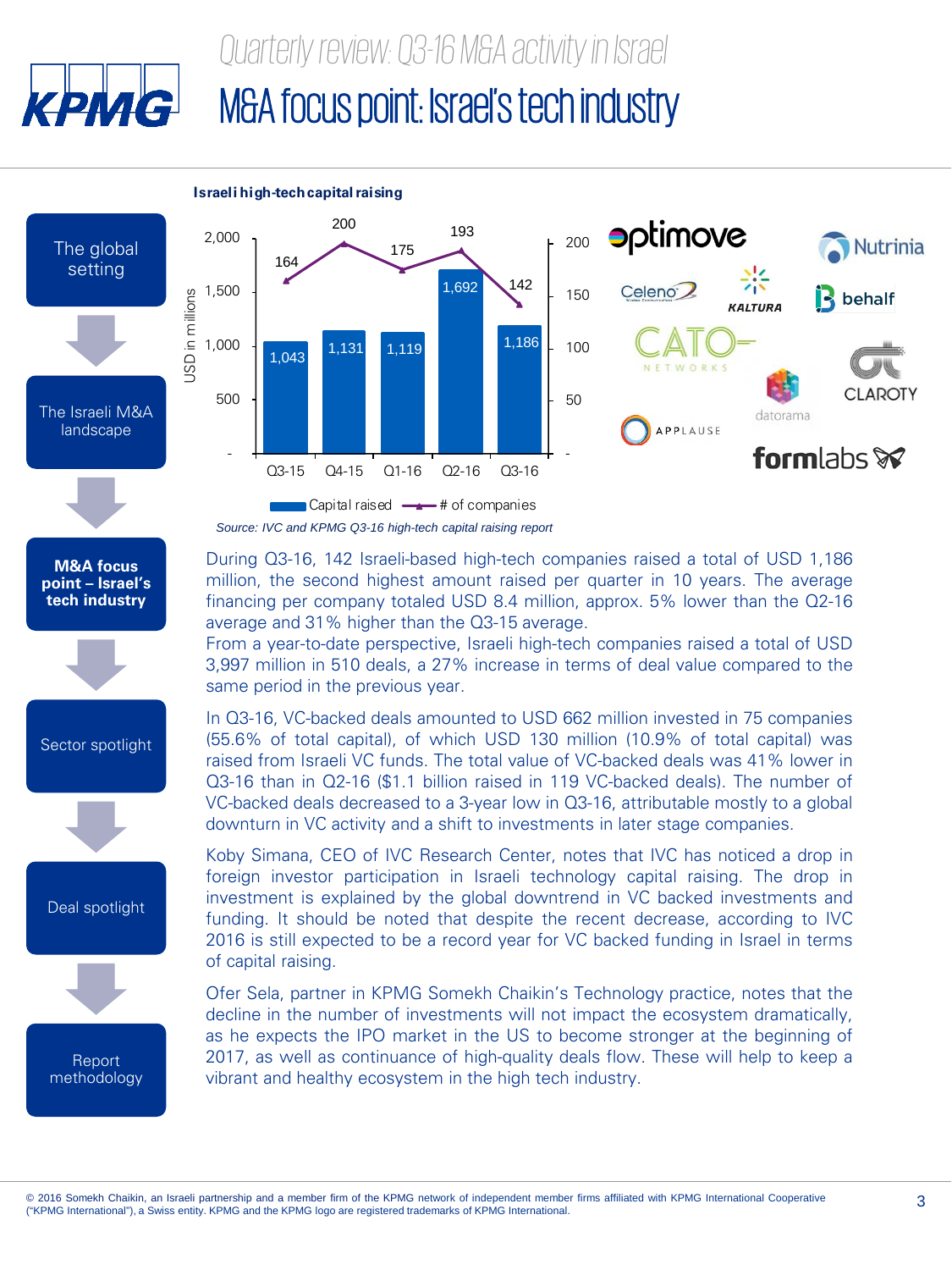![](_page_4_Picture_0.jpeg)

### *Quarterly review: Q3-16 M&A activity in Israel* Semiconductor industry spotlight

The global setting

![](_page_4_Figure_3.jpeg)

![](_page_4_Figure_4.jpeg)

**Report** methodology

#### **Background**

Semiconductors are a key element in the manufacture of most processors used in any electronic device. Therefore, the demand for semiconductors derives directly from the demand for electronic devices such as computers and smartphones. When companies like Intel and Toshiba are faced with high user demand for their products, they cannot produce microchips quickly enough, and the semiconductors industry thrives<sup>1</sup>. On the other hand, when product sales are low, the leading corporations continue to dominate the market while smaller companies may suffer massive hits.

#### **Industry growth and expectations**

The world's growing demand for electronic products, especially smartphones, is predicted to continue to be the driver for the growth of the semiconductor industry. The number of smartphone users increased from 2.6 billion to 3.9 billion between 2015 and today, and is expected to reach 6.8 billion by 2022<sup>2</sup>. Such growth is mainly attributed to developing markets<sup>3</sup>. The growth in smartphone demand can provide an explanation for the semiconductor industry's successful third quarter in 2016. Worldwide sales of semiconductors reached \$88.3 billion in Q3-16, marking the industry's highest-ever quarterly sales and an increase of 11.5% compared to Q2-164, creating an optimistic prediction of the future.

![](_page_4_Figure_9.jpeg)

#### **Worldwide Semiconductor Revenues Year-to-Year Percent Chang**

#### **Israeli market**

Israel is a worldwide leading force in the semiconductor industry. Recent studies show that up to 80% of the processors in the world<br>contain straeli developed electronic developed components<sup>5</sup>. In 1964, Motorola became the first multinational company to establish a semiconductor facility in Israel. Intel, which currently employs 7,300 employees in Israel, has been present in Israel since 1974 and its first semiconductor R&D plant was opened in 19856. "We've exported goods worth \$35 billion, most from our production centers in Kiryat Gat and Jerusalem," said Intel VP and Intel Israel CEO Maxine Fassberg7.

#### **Israeli M&A**

In 2016, several major transactions were carried out in the Israeli semiconductors industry, in a total amount of approx. USD 1.3 billion. The largest deal was the USD 811 million acquisition of EZchip by Mellanox Technologies. The transaction is relatively unique as it involved two Israeli companies rather than a major multinational player acquiring or investing in a smaller Israeli semiconductor company.

Other 2016 semiconductor-industry deals that involved Israeli targets include the following:

- The USD 320 million acquisition of Leaba Semiconductor by Cisco.
- The USD 212 million acquisition of Altair Semiconductor by Sony.
- Semtech invested USD 17 million in MultiPhy.

The local industry continues to receive worldwide respect, particularly from the largest companies' most senior executives. In 2016, five years after apple established in Israel its first R&D center outside California, focusing mainly on semiconductors, senior VP of Hardware Technologies at Apple, Johny Srouji explained "Our Israeli engineering team has a key role in our technological achievements thus far, and it helps us to create the future."8 The M&A landscape of the Israeli semiconductor market is yet another sign of the field's bright future.

1 http://www.investopedia.com www.ericsson.con 3 https://techcrunch.com 4 http://www.semiconductors.org

5 http://marvellisrael.co.il 6 http://www.economy.gov.il/ 7 https://www.computer.org<br>8 http://news.techtime.co.il 8 http://news.techti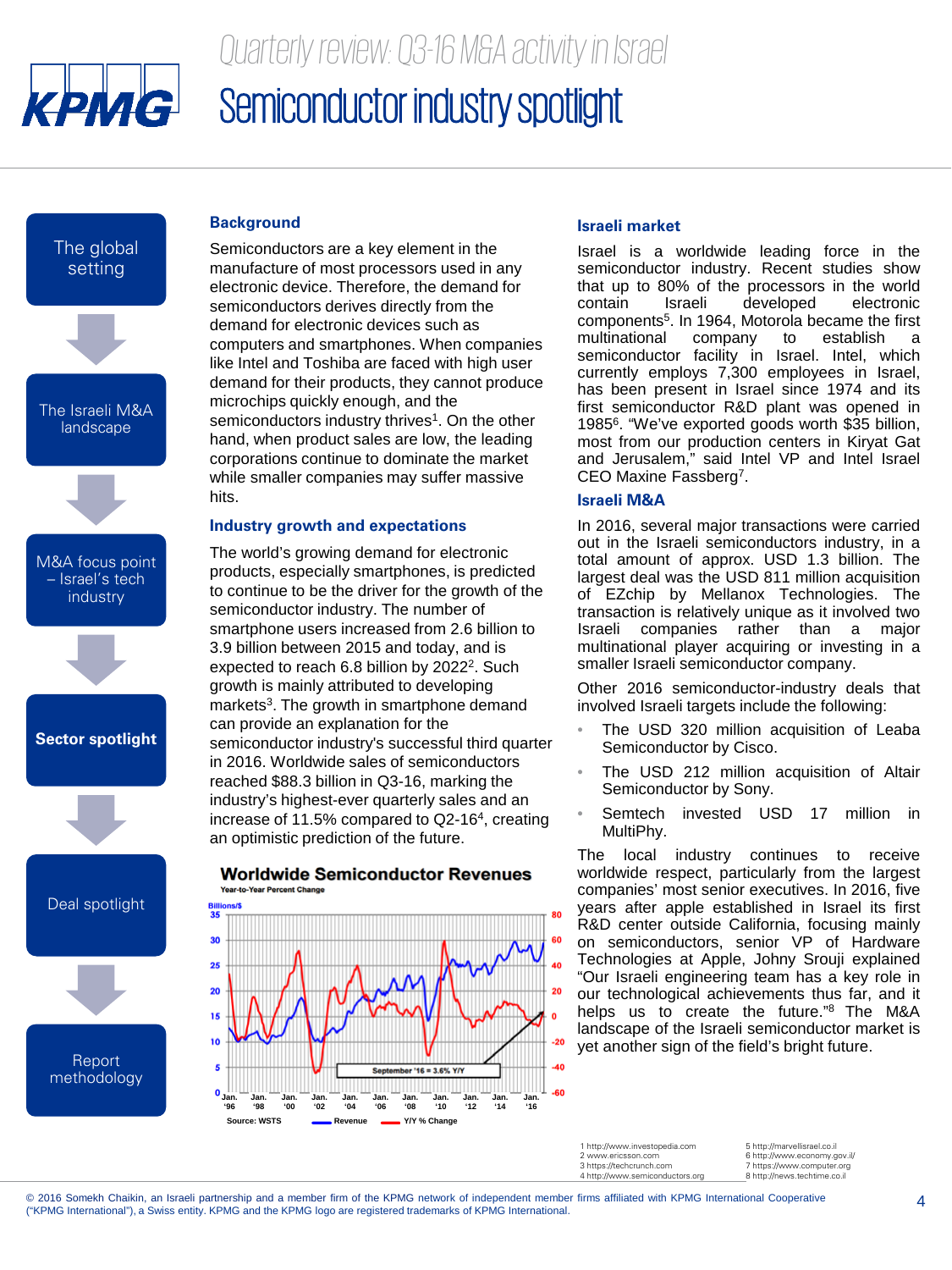![](_page_5_Picture_0.jpeg)

### YanGa 陽光械 The global setting USD 516M\* nenix The Israeli M&A landscape M&A focus point – Israel's tech Insurance & Finance industry **ISRAEL** INFRASTRUCTURE **FUND** USD 369M\*\* **Tamar Gas Field** Sector spotlight **IGF Deal spotlight** ISRAEL GROWTH PARTNERS USD 20M **aptimove** Report methodology

Yango Investment PTE. Ltd., a unit of Chinese holding company Fujian Yango Group Co. Ltd., has acquired a 52.3% holding in the insurance group The Phoenix Holdings Ltd.(TASE: PHOE1;PHOE5), one of the five largest insurance groups in Israel, from Delek Group Ltd. Delek is selling control of Phoenix as part of its efforts to shed its financial businesses and focus on its energy business. The deal awaits regulatory approval.

Harel Insurance Investments and Financial Services Ltd. (TASE: HARL), and Israel Infrastructure Fund (IIF), which is partly owned by Harel, have acquired 3% of the rights in the Tamar natural gas reserve from Noble Energy (NYSE: NBL). Harel's participation in the deal will be 62%, and IIF's will be 38%. The partnership was also granted an option, valid until the deal's completion date, to buy an additional 1% for \$123 million. Noble Energy is required to reduce its stake in the Tamar gas field from 36% to 25%, within 6 years, due to the stake it also holds in the Leviathan natural gas field, and in accordance with Israeli regulations.

Israel Growth Partners (IGP), a private equity investment firm that focuses on later stage investments, invested \$20 million in Optimove, a company that develops and markets Software as a Service (SaaS) based products, for the automation of personalized customer retention marketing. According to local press, the deal reflects a \$80 – \$100 million company value. This financing round marks the company's first funding, after 3 straight years of 100% year-over-year growth.

\* The deal reflects a \$986 million value for The Phoenix . \*\* The deal reflects a \$12.3 billion value for Tamar. Note: The aforementioned deals were announced publically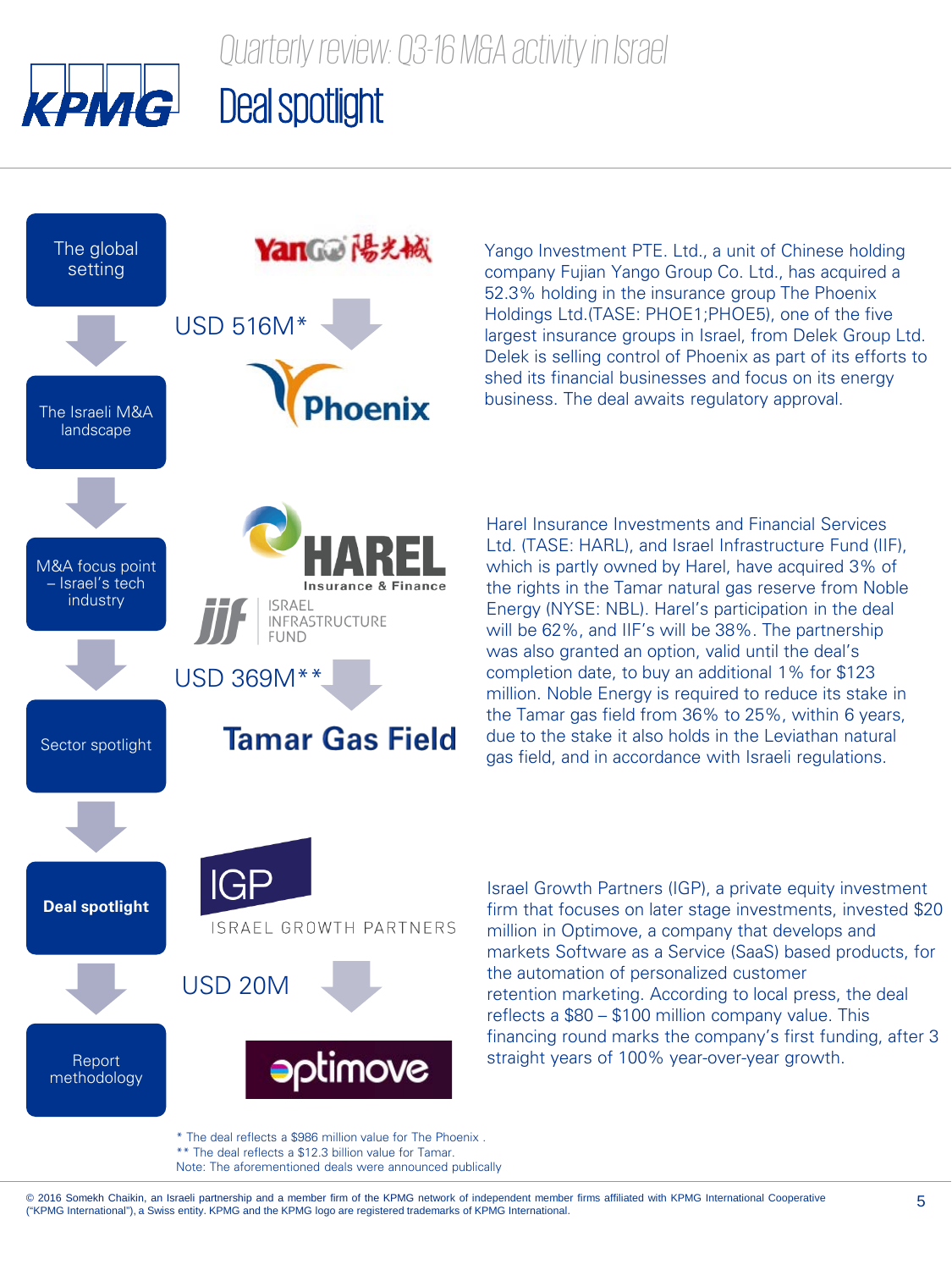![](_page_6_Picture_0.jpeg)

### *Quarterly review: Q2-16 M&A activity in Israel*

## Report methodology

![](_page_6_Figure_3.jpeg)